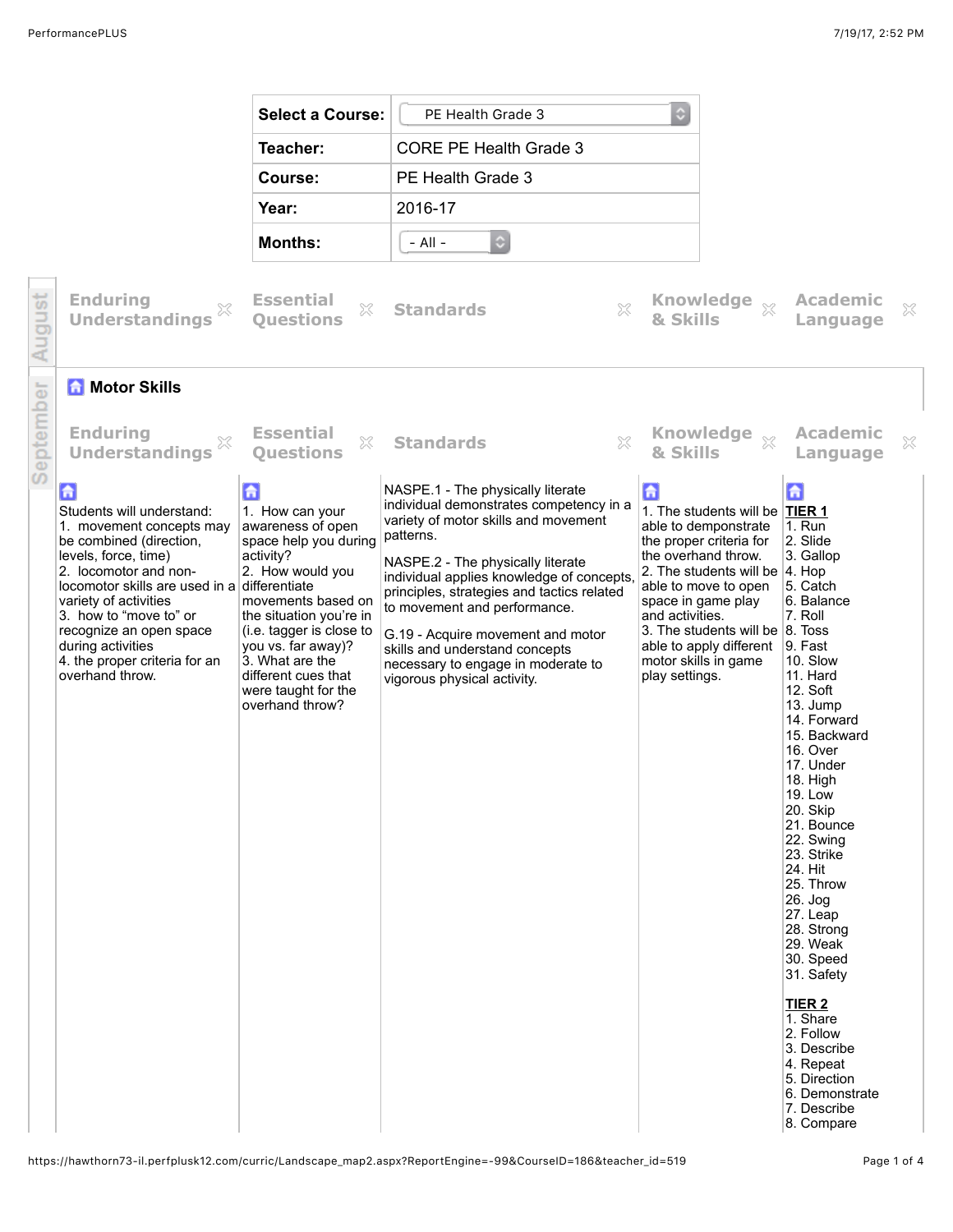|          |                                                                                                                                                                                                                                                                                      |                                                                                                                                                                                                                                                                                                                  |                                                                                                                                                                                                                                                                                                                                                                                                                                                                                               |                                                                                                                                                                                                                                                                                                                                                                                                                   | 9. Contrast<br>10. Predict<br>11. Explain<br>12. Mirror<br>13. Recognize<br>14. Defend<br>15. Protect<br>16. Evaluate<br>TIER <sub>3</sub><br>1. Locomotor<br>2. Non-locomotor<br>3. Object Control<br>4. Pathway<br>5. Pattern<br>6. Opposition<br>7. Pace<br>8. Horizontal<br>9. Vertical<br>10. Aerobic Capacity<br>11. Flexibility<br>12. Muscular<br>Endurance<br>13. Muscular<br>Strength<br>14. Volley |
|----------|--------------------------------------------------------------------------------------------------------------------------------------------------------------------------------------------------------------------------------------------------------------------------------------|------------------------------------------------------------------------------------------------------------------------------------------------------------------------------------------------------------------------------------------------------------------------------------------------------------------|-----------------------------------------------------------------------------------------------------------------------------------------------------------------------------------------------------------------------------------------------------------------------------------------------------------------------------------------------------------------------------------------------------------------------------------------------------------------------------------------------|-------------------------------------------------------------------------------------------------------------------------------------------------------------------------------------------------------------------------------------------------------------------------------------------------------------------------------------------------------------------------------------------------------------------|---------------------------------------------------------------------------------------------------------------------------------------------------------------------------------------------------------------------------------------------------------------------------------------------------------------------------------------------------------------------------------------------------------------|
| October  | <b>Enduring</b><br><b>Understandings</b>                                                                                                                                                                                                                                             | <b>Essential</b><br>$\gtrsim$<br><b>Ouestions</b>                                                                                                                                                                                                                                                                | $\boldsymbol{\mathsf{X}}$<br><b>Standards</b>                                                                                                                                                                                                                                                                                                                                                                                                                                                 | <b>Knowledge</b><br>$\chi$<br>& Skills                                                                                                                                                                                                                                                                                                                                                                            | <b>Academic</b><br>×<br>Language                                                                                                                                                                                                                                                                                                                                                                              |
| November | <b>Enduring</b><br><b>Understandings</b>                                                                                                                                                                                                                                             | <b>Essential</b><br>×<br><b>Questions</b>                                                                                                                                                                                                                                                                        | X<br><b>Standards</b>                                                                                                                                                                                                                                                                                                                                                                                                                                                                         | <b>Knowledge</b><br>$\chi$<br>& Skills                                                                                                                                                                                                                                                                                                                                                                            | <b>Academic</b><br>×<br>Language                                                                                                                                                                                                                                                                                                                                                                              |
|          | <b>Mellness</b>                                                                                                                                                                                                                                                                      |                                                                                                                                                                                                                                                                                                                  |                                                                                                                                                                                                                                                                                                                                                                                                                                                                                               |                                                                                                                                                                                                                                                                                                                                                                                                                   |                                                                                                                                                                                                                                                                                                                                                                                                               |
| December | <b>Enduring</b><br>×<br><b>Understandings</b>                                                                                                                                                                                                                                        | <b>Essential</b><br>×<br><b>Questions</b>                                                                                                                                                                                                                                                                        | $\gtrsim$<br><b>Standards</b>                                                                                                                                                                                                                                                                                                                                                                                                                                                                 | & Skills                                                                                                                                                                                                                                                                                                                                                                                                          | <b>Academic</b><br>×<br>Language                                                                                                                                                                                                                                                                                                                                                                              |
|          | 「一<br>Understand the relationship<br>between physical activity<br>and good health<br>Understand how curl-<br>ups/push-ups will increase<br>their muscular strength and<br>endurance.<br>Understand how running and   important?<br>activity can improve<br>cardiovascular endurance. | 鱼<br>1. What are some<br>ways to increase your<br>upper body strength,<br>cardiovascular<br>endurance, flexibility,<br>and maintaining a<br>healthy BMI?<br>2. What is your BMI<br>and why it is<br>3. What are the<br>different types of<br>health related fitness<br>and exercises that<br>correspond to them? | NASPE.3 - The physically literate<br>individual demonstrates the knowledge<br>and skills to achieve and maintain a<br>health-enhancing level of physical activity<br>and fitness.<br>NASPE.5 - The physically literate<br>individual recognizes the value of<br>physical activity for health, enjoyment,<br>challenge, self-expression and/or social<br>interaction.<br>G.20 - Achieve and maintain a health-<br>enhancing level of physical fitness based<br>upon continual self-assessment. | 6<br>Identifies physical<br>activity benefits as a<br>way to become<br>healthier (S3.E1.3b)<br>Engages in the<br>activities of physical<br>education class<br>without teacher<br>prompting (S3.E2.3)<br>Describes the concept   11. Water<br>of fitness and provides 12. Bread<br>examples of physical<br>activity to enhance<br>fitness $(S3.E3.3)$<br>Recognizes the<br>importance of warm-<br>up and cool-down | $\mathbf{G}$<br>TIER <sub>1</sub><br>1. Muscles<br>2. Heart<br>3. Brain<br>4. Bones<br>5. Lungs<br>6. Stomach<br>7. Fruit<br>8. Vegetables<br>9. Meat<br>10. Dairy<br>TIER 2<br>1. Explain<br>2. Summarize<br>3. Describe<br>4. Compare<br>5. Contrast                                                                                                                                                        |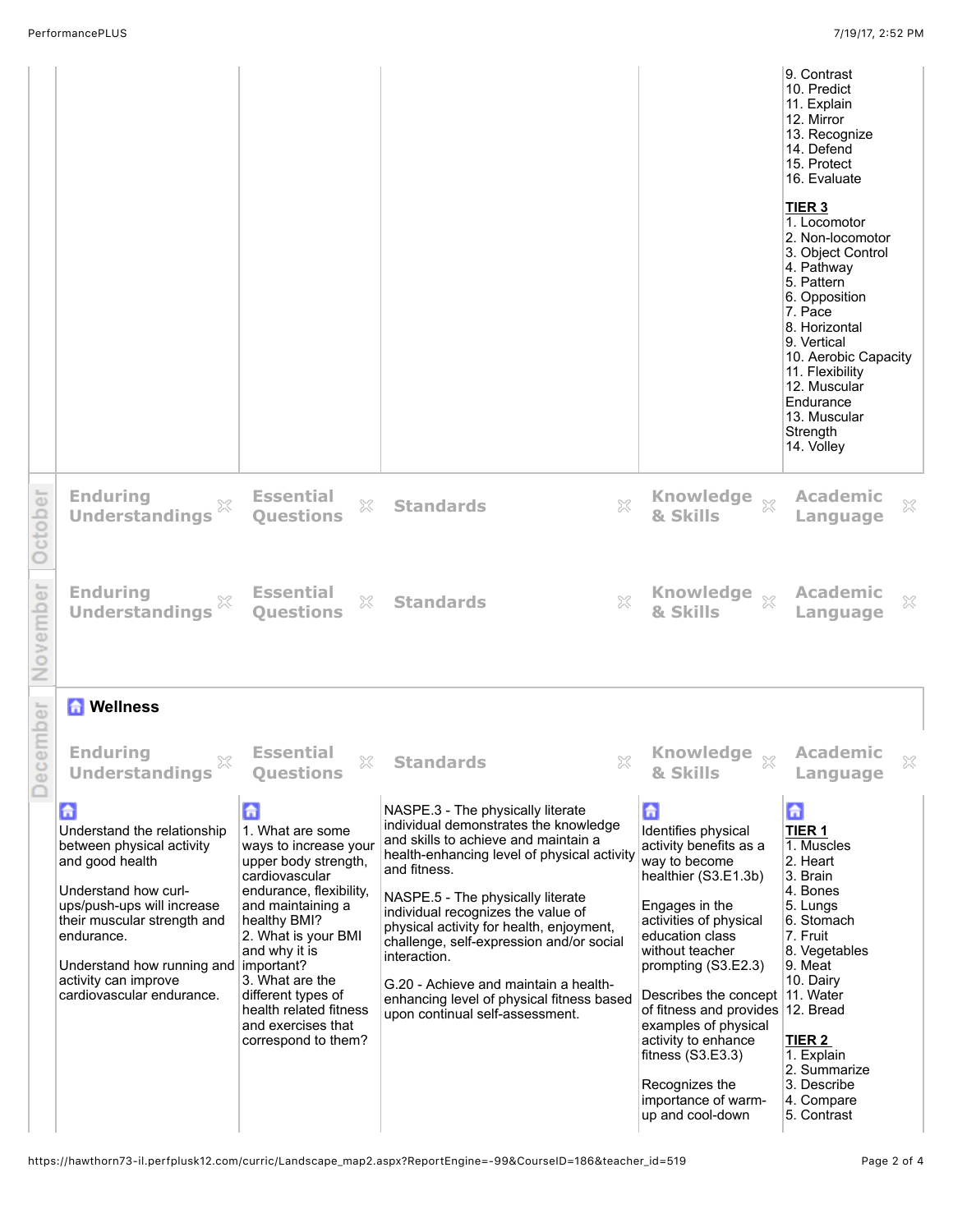|        |                                                                                                                                                                                                                                                                                       |                                                                                                                                                                                                                      |                                                                                                                                                                                                                                                                             | relative to vigorous<br>physical activity<br>(S3.E4.3)<br>Demonstrates, with<br>teacher direction, the<br>health-related fitness<br>components (S3.E5.3) Fitness                                                                                                                                                                   | 6. Evaluate<br>7. Interpret<br>8. Analyze<br>TIER <sub>3</sub><br>1. Health Related<br>2. Aerobic Capacity<br>3. Muscular Strength<br>4. Muscular<br>Endurance<br>5. Flexibility<br>6. BMI<br>7. Heart Rate<br>8. Pulse<br>9. BPM<br>10. Protein<br>11. Carbohydrates<br>12. Minerals<br>13. Vitamins<br>14. Circulatory<br>System<br>15. Respiratory<br>System<br>16. Digestive System |
|--------|---------------------------------------------------------------------------------------------------------------------------------------------------------------------------------------------------------------------------------------------------------------------------------------|----------------------------------------------------------------------------------------------------------------------------------------------------------------------------------------------------------------------|-----------------------------------------------------------------------------------------------------------------------------------------------------------------------------------------------------------------------------------------------------------------------------|------------------------------------------------------------------------------------------------------------------------------------------------------------------------------------------------------------------------------------------------------------------------------------------------------------------------------------|-----------------------------------------------------------------------------------------------------------------------------------------------------------------------------------------------------------------------------------------------------------------------------------------------------------------------------------------------------------------------------------------|
| anuar  | <b>Enduring</b><br><b>Understandings</b>                                                                                                                                                                                                                                              | <b>Essential</b><br>53<br><b>Ouestions</b>                                                                                                                                                                           | $\boldsymbol{\mathbb{X}}$<br><b>Standards</b>                                                                                                                                                                                                                               | <b>Knowledge</b><br>$\bar{\chi}$<br>& Skills                                                                                                                                                                                                                                                                                       | <b>Academic</b><br>×<br>Language                                                                                                                                                                                                                                                                                                                                                        |
| i<br>B | <b>Enduring</b><br><b>Understandings</b>                                                                                                                                                                                                                                              | <b>Essential</b><br>×<br><b>Ouestions</b>                                                                                                                                                                            | X<br><b>Standards</b>                                                                                                                                                                                                                                                       | <b>Knowledge</b><br>$\chi$<br>& Skills                                                                                                                                                                                                                                                                                             | <b>Academic</b><br>×<br>Language                                                                                                                                                                                                                                                                                                                                                        |
|        | <b>Enduring</b><br><b>Understandings</b>                                                                                                                                                                                                                                              | <b>Essential</b><br>×<br><b>Ouestions</b>                                                                                                                                                                            | X<br><b>Standards</b>                                                                                                                                                                                                                                                       | <b>Knowledge</b><br>$\chi$<br>& Skills                                                                                                                                                                                                                                                                                             | <b>Academic</b><br>×<br>Language                                                                                                                                                                                                                                                                                                                                                        |
| April  | <b>A</b> Social Behavior                                                                                                                                                                                                                                                              |                                                                                                                                                                                                                      |                                                                                                                                                                                                                                                                             |                                                                                                                                                                                                                                                                                                                                    |                                                                                                                                                                                                                                                                                                                                                                                         |
|        | <b>Enduring</b><br>X<br><b>Understandings</b>                                                                                                                                                                                                                                         | <b>Essential</b><br>X<br><b>Ouestions</b>                                                                                                                                                                            | X<br><b>Standards</b>                                                                                                                                                                                                                                                       | Knowledge xx<br>& Skills                                                                                                                                                                                                                                                                                                           | <b>Academic</b><br>×<br>Language                                                                                                                                                                                                                                                                                                                                                        |
|        | a<br>Students will understand<br>that:<br>1. We are accountable for<br>how we treat people.<br>2. Behaving well is as<br>important as playing well.<br>3. The job of the leader is to for a teammate?<br>encourage everyone to<br>perform better.<br>4. We should lead by<br>example. | 6<br>1. What does a<br>successful team look<br>like?<br>2. What makes a<br>good teammate?<br>3. Would I want me<br>4. Did I do the right<br>thing?<br>5. What will I do next<br>time/did I learn from<br>my mistake? | NASPE.4 - The physically literate<br>individual exhibits responsible personal<br>and social behavior that respects self<br>and others.<br>G.21 - Develop skills necessary to<br>become a successful member of a team<br>by working with others during physical<br>activity. | $\mathbf{a}$<br>Students will know<br>and be able to:<br>1. Identify individual<br>behaviors that need to  4. Expectations<br>be changed in order to 5. Rules<br>work successfully in a<br>group.<br>2. Give examples of<br>ways to settle<br>disagreements.<br>3. Know how the<br>quality of actions<br>affect group<br>outcomes. | 命<br>TIER <sub>1</sub><br>1. Talk<br>2. Listen<br>3. Behavior<br>6. Safety<br>7. Responshible<br>8. Attitude<br>9. Motivation<br>10. Compromise<br>11. Integrity<br>12. Character<br>13. Encouragement<br>14. Community<br>15. Resolution                                                                                                                                               |